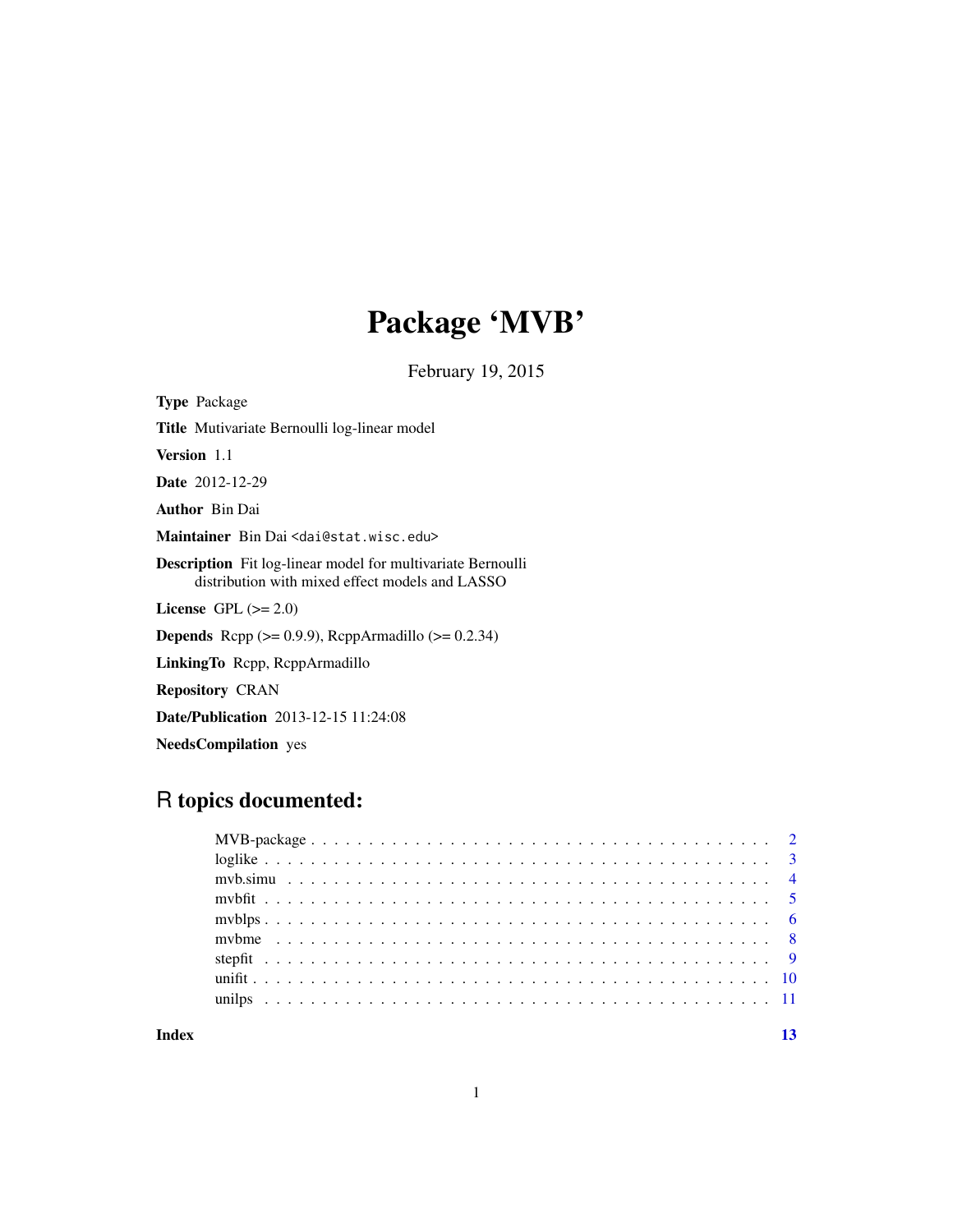<span id="page-1-0"></span>

#### Description

Functionality for multivairate Bernoulli distribution including log-linear models, lasso variable selection and mixed effects models.

#### Details

| Package: | <b>MVB</b>    |
|----------|---------------|
| Type:    | Package       |
| Version: | 1.0           |
| Date:    | 2012-03-21    |
| License: | $GPL$ $(>=2)$ |

#### Author(s)

Bin Dai <daibin at stat dot wisc dot edu>

```
# fit a simple MVB log-linear model
n < - 1000p \le -5kk <- 2
tt <- NULL
alter <- 1
for (i in 1:kk) {
 vec < - rep(0, p)vec[i] <- alter
  alter \leftarrow alter \star (-1)
  tt <- cbind(tt, vec)
}
tt <- 1.5 * tt
tt <- cbind(tt, c(rep(0, p - 1), 1))
x \le matrix(rnorm(n * p, 0, 4), n, p)
res \le mvb.simu(tt, x, K = kk, rep(.5, 2))fitMVB <- mvbfit(x, res$response, output = 1)
```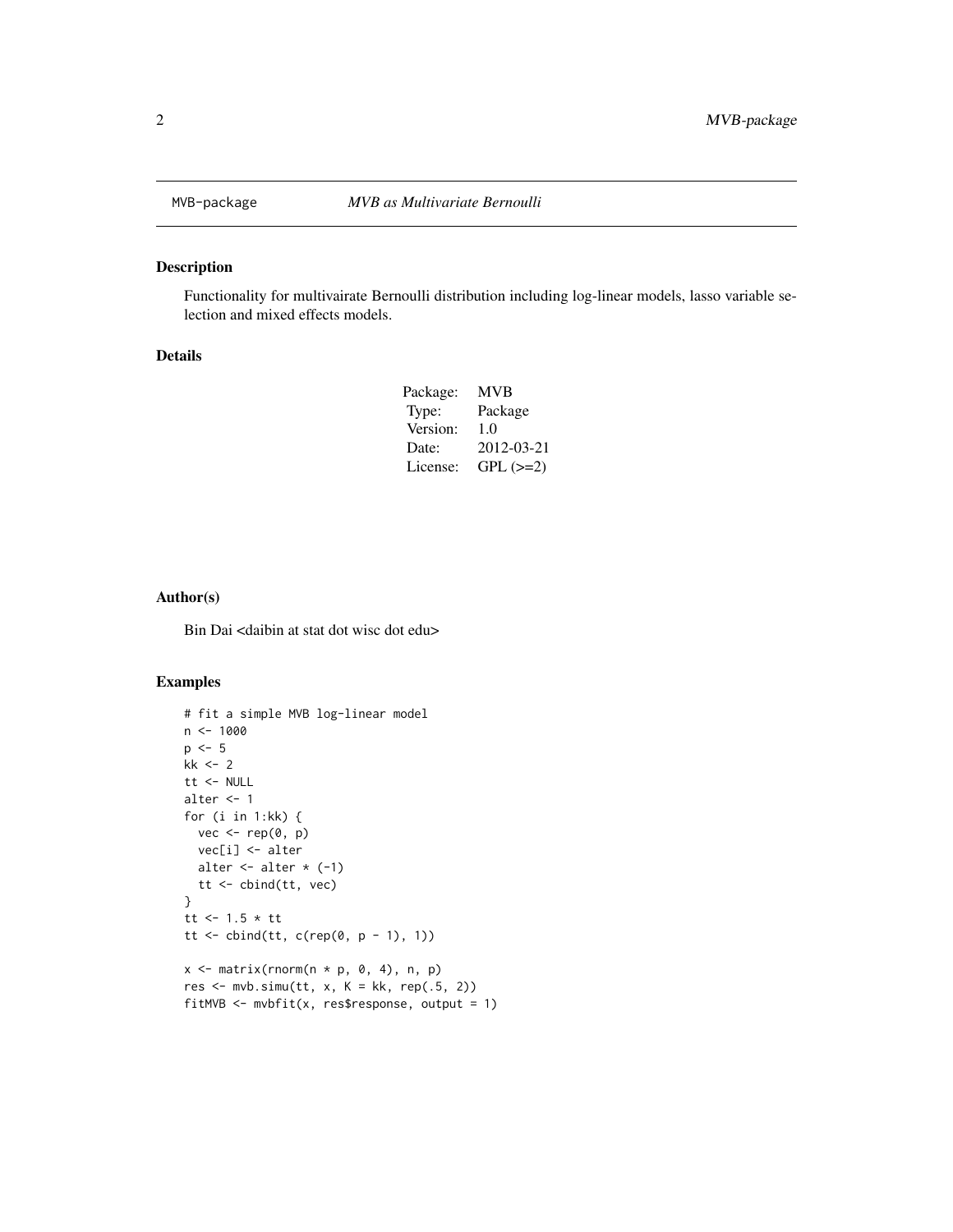<span id="page-2-0"></span>

# Description

evaluate negative loglikelihood of the corresponding family of model.

# Usage

```
loglike(x, y, input,
       family = c("gaussian", "bernoulli", "mvbernoulli"))
```
# Arguments

| $\mathsf{x}$ | design matrix.                                                                                    |
|--------------|---------------------------------------------------------------------------------------------------|
| У            | output binary matrix with number of columns equal to the number of outcomes<br>per observation.   |
| input        | vector of the fitted coefficients for the distribution family.                                    |
| family       | a GLM family, currently support gaussian, binomial and mvbernoulli (multivari-<br>ate Bernoulli). |

# Details

evaluate the negative log-likelihood to examine the performance of the model.

#### Value

a double value returned as the negative log-likelihood

#### See Also

unifit, mvbfit

```
# fit a simple MVB log-linear model
n <- 1000
p \le -5kk <- 2
tt <- NULL
alter <- 1
for (i in 1:kk) {
  vec < - rep(0, p)vec[i] <- alter
  alter \leftarrow alter \star (-1)
  tt <- cbind(tt, vec)
}
tt <-1.5 * tt
```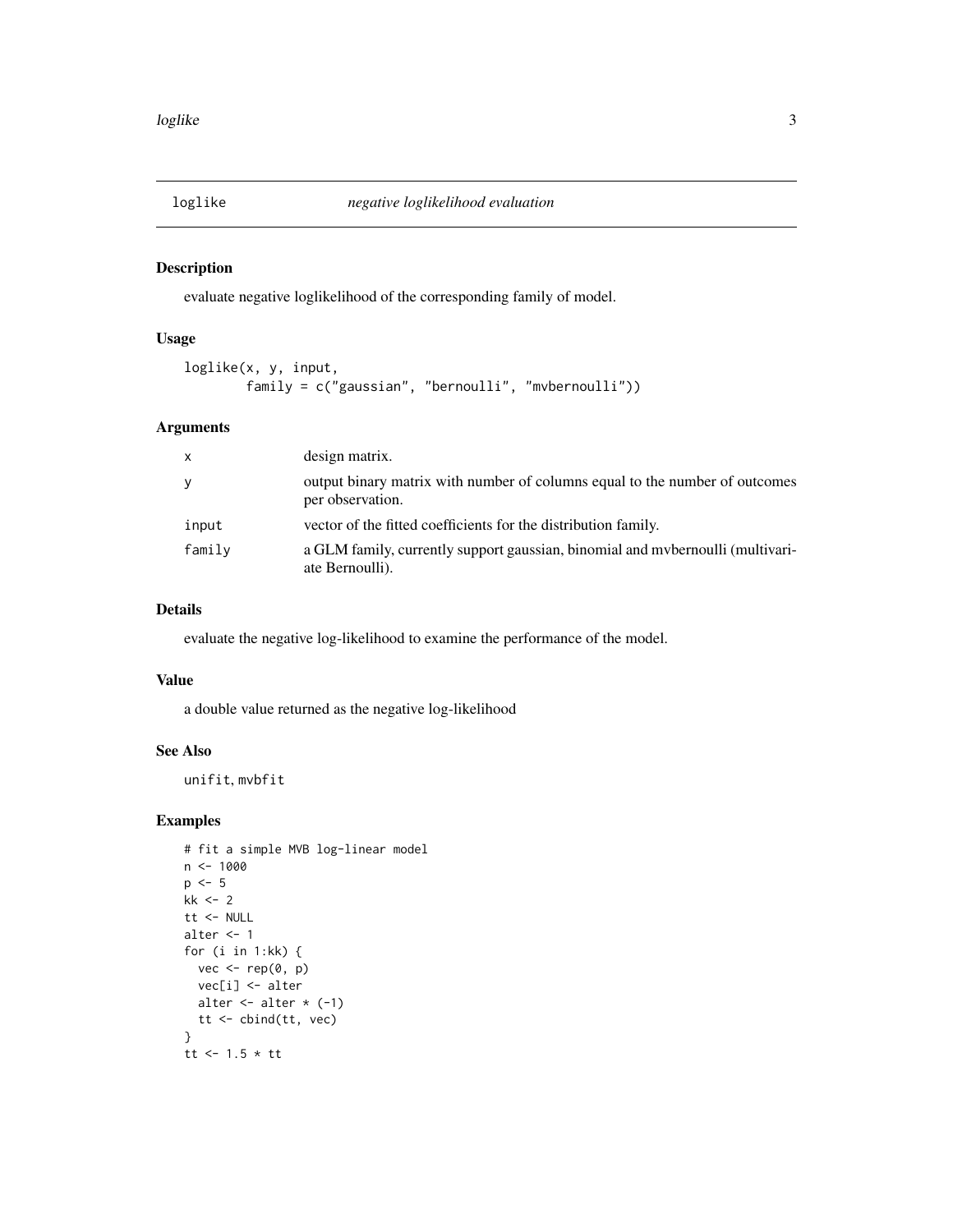```
tt \le cbind(tt, c(rep(0, p - 1), 1))
x \le matrix(rnorm(n * p, 0, 4), n, p)
res \leq mvb.simu(tt, x, K = kk, rep(.5, 2))
fitMVB \leq mvbfit(x, res$response, output = 1)
loglike(x, res$response, fitMVB$beta, "mvbernoulli")
```
mvb.simu *generate multivariate Bernoulli simulated data*

# Description

for given coefficients and design matrix, generate the corresponding responses according multivariate Bernoulli model

#### Usage

 $mvb.simu(coefficients, x, K = 2, offset = as.double(0))$ 

#### Arguments

| coefficients | coefficients matrix, number of columns should be less than 2 <sup><math>k</math></sup> K.                                |
|--------------|--------------------------------------------------------------------------------------------------------------------------|
| $\mathsf{X}$ | design matrix.                                                                                                           |
| K            | number of outcomes for the model.                                                                                        |
| offset       | non-penalized terms in coefficients, corresponding to a unit column in design<br>matrix, which is generated automaticly. |

# Details

The response variables are simulated according to cononical link function of multivariate Bernoulli model with coefficients speicified.

#### Value

| response | matrix for outcomes, with dimension nobs times K.                  |
|----------|--------------------------------------------------------------------|
| beta     | expanded coefficients from input argument coefficients and offset. |

# See Also

mvbfit, mvblps

<span id="page-3-0"></span>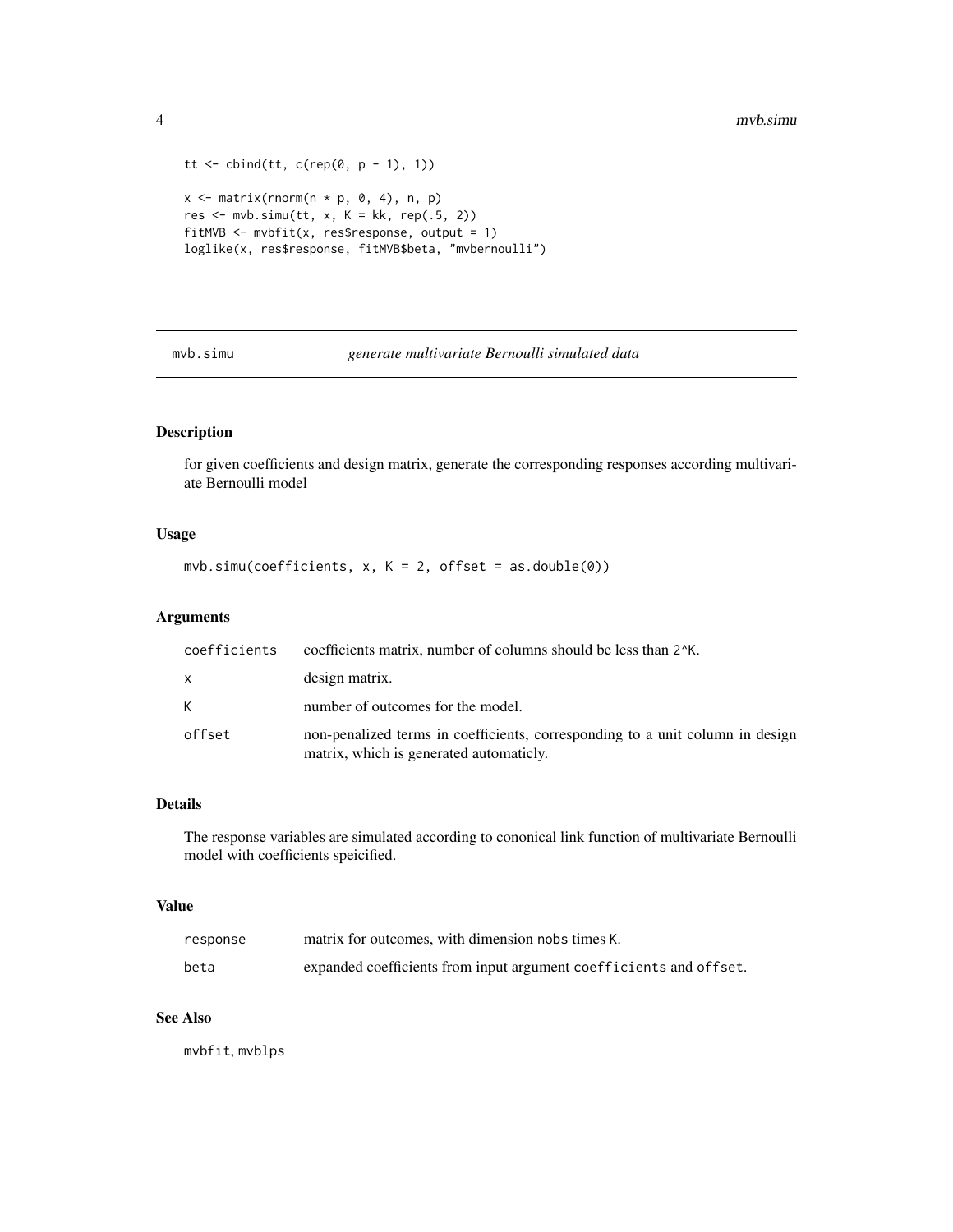#### <span id="page-4-0"></span> $m$ vbfit  $5$

# Examples

```
# fit a simple MVB log-linear model
n < - 1000p \le -5kk <-2tt <- NULL
alter <- 1
for (i in 1:kk) {
  vec < - rep(0, p)vec[i] <- alter
  alter \leftarrow alter \star (-1)
  tt <- cbind(tt, vec)
}
tt <- 1.5 * tt
tt <- cbind(tt, c(rep(0, p - 1), 1))
x \le matrix(rnorm(n * p, 0, 4), n, p)
res \leq mvb.simu(tt, x, K = kk, rep(.5, 2))
fitMVB \leq mvbfit(x, res$response, output = 1)
```
mvbfit *multivariate Bernoulli logistic model fitting*

#### Description

fit multivariate Bernoulli logistic model using Newton-Raphson algorithm.

#### Usage

```
m\nu\text{bfit}(x, y, maxOrder = 2,output = 0, printIter = 100)
```
# Arguments

| $\mathsf{x}$ | input design matrix.                                                                            |
|--------------|-------------------------------------------------------------------------------------------------|
| y            | output binary matrix with number of columns equal to the number of outcomes<br>per observation. |
| maxOrder     | maximum order of interactions to be considered in outcomes.                                     |
| output       | with values 0 or 1, indicating whether the fitting process is muted or not.                     |
| printIter    | Number of iterations to be printed if output is true.                                           |

# Details

The mvbfit utilize the class structure of the underlying C++ code and fitted the model with Newton-Raphson algorithm.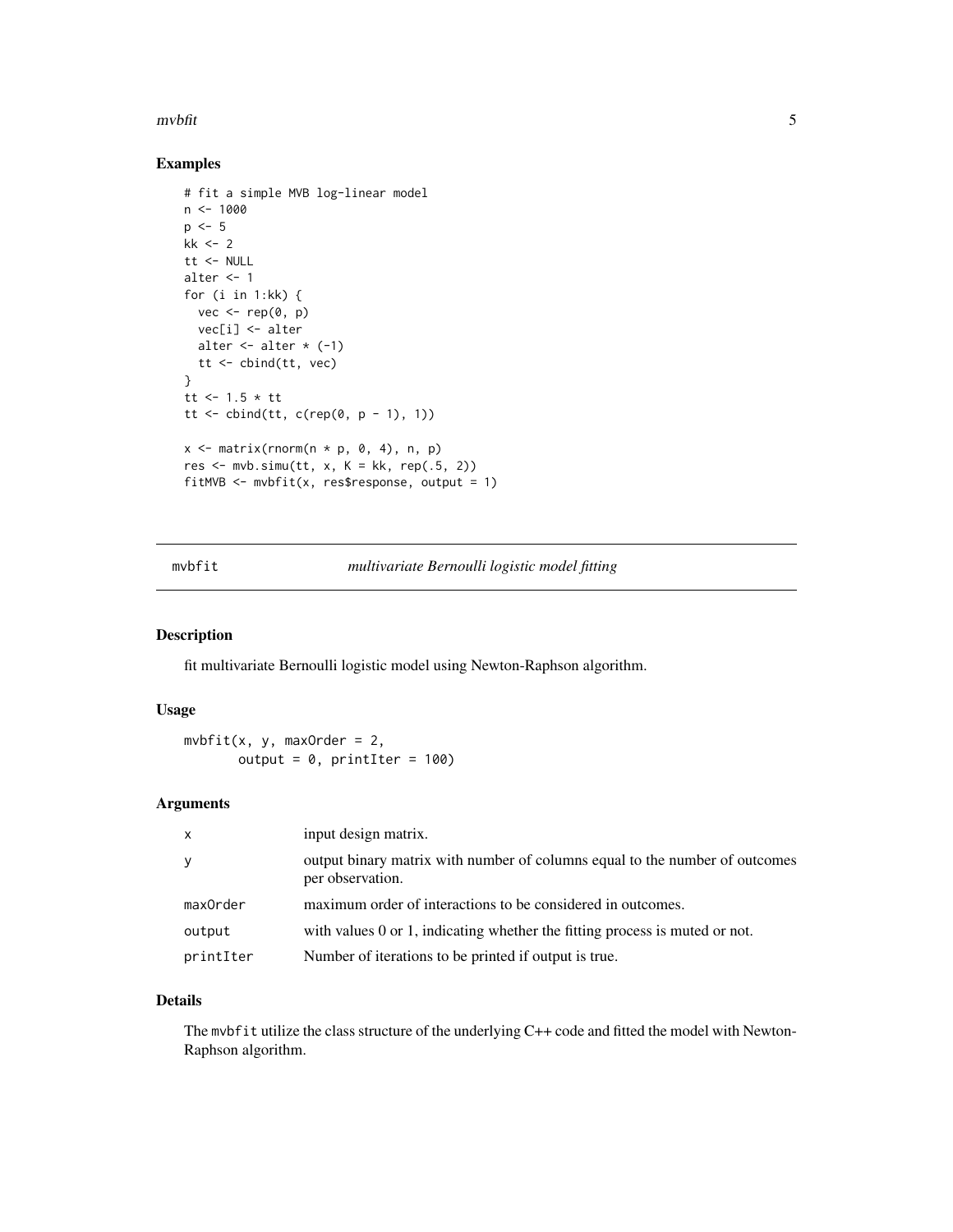#### <span id="page-5-0"></span>Value

An object of class mvbfit, for which some methods are available.

#### See Also

mvblps, unifit, stepfit, mvb.simu

# Examples

```
# fit a simple MVB log-linear model
n <- 1000
p \le -5kk <- 2
tt <- NULL
alter <- 1
for (i in 1:kk) {
 vec <- rep(0, p)
 vec[i] <- alter
 alter \leq alter \star (-1)
  tt <- cbind(tt, vec)
}
tt <- 1.5 * tt
tt <- cbind(tt, c(rep(0, p - 1), 1))
x \le matrix(rnorm(n * p, 0, 4), n, p)
res \leq mvb.simu(tt, x, K = kk, rep(.5, 2))
fitMVB \leq mvbfit(x, res$response, output = 1)
```
mvblps *multivariate Bernoulli LASSO model fitting*

#### Description

fit multivariate Bernoulli LASSO model accelerated block-coordinate relaxation algorithm.

#### Usage

```
mvblps(x, y, maxOrder = 2, lambda = NULL, nlambda = 100,lambda.min.ratio = ifelse(nobs<nvars, .01, .0001),
      output = 0, printIter = 100, search = c('nm', 'grid'),tune = c("AIC", "BIC", "GACV", "BGACV"))
```
#### Arguments

| input design matrix.                                                                            |
|-------------------------------------------------------------------------------------------------|
| output binary matrix with number of columns equal to the number of outcomes<br>per observation. |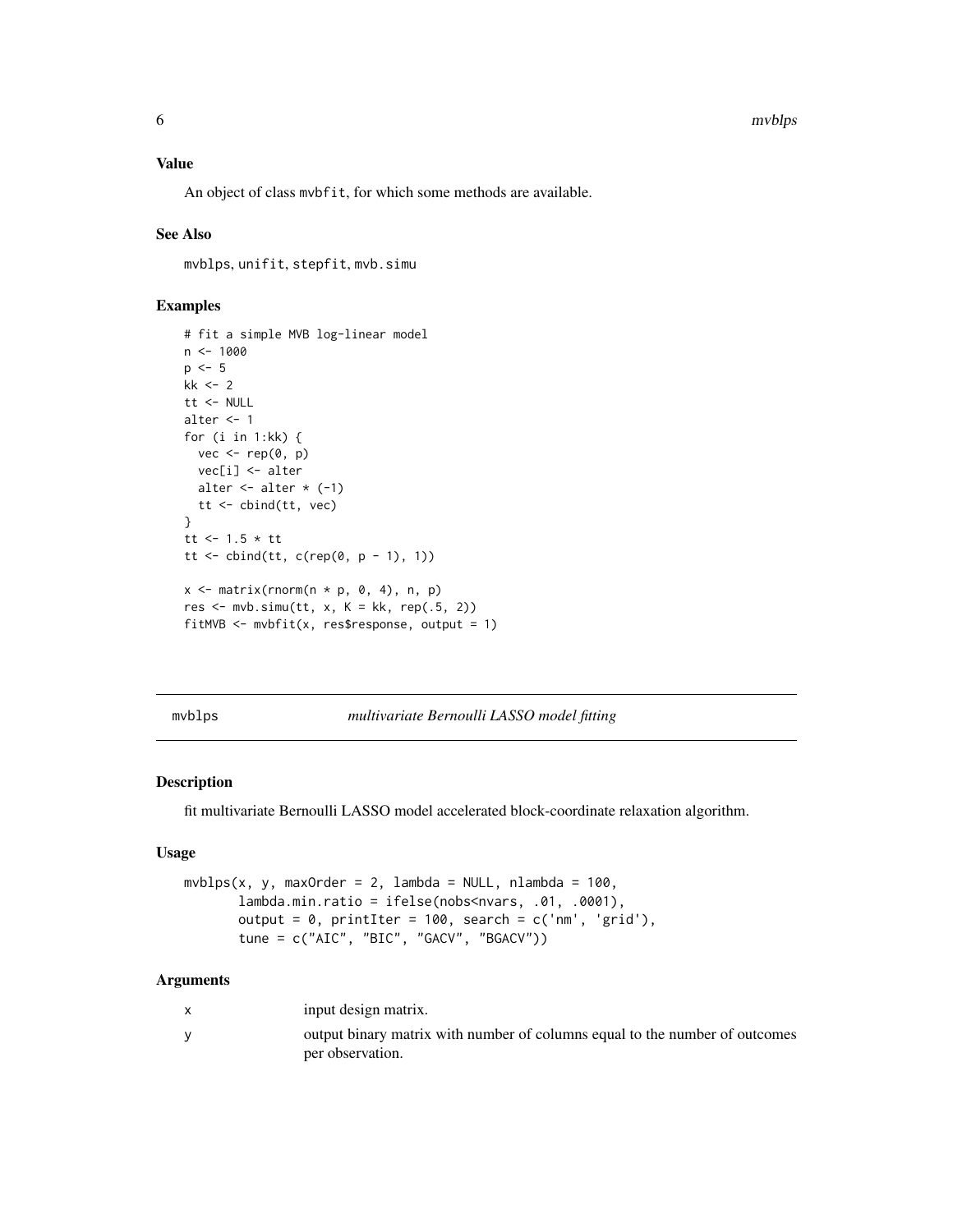#### mvblps **7**

| maxOrder         | maximum order of interactions to be considered in outcomes.                                                                                 |  |
|------------------|---------------------------------------------------------------------------------------------------------------------------------------------|--|
| lambda           | a user specified tuning sequece. Typical usage is to have the program compute<br>its own lambda.                                            |  |
| nlambda          | the number of lambda values, default is 100.                                                                                                |  |
| lambda.min.ratio |                                                                                                                                             |  |
|                  | Smallest value for lambda, as a fraction of lambda max. The default depends<br>on the sample size nobs relative to the number of variables. |  |
| output           | with values 0 or 1, indicating whether the fitting process is muted or not.                                                                 |  |
| printIter        | Number of iterations to be printed if output is true.                                                                                       |  |
| search           | Tuning search approach, nm for Nelder Mead and grid for grid search.                                                                        |  |
| tune             | tuning approach, available methods including AIC, BIC, GACV, BGACV.                                                                         |  |

#### Details

The mvblps utilize the class structure of the underlying C++ code and fitted the model with accelerated block-coordinate relaxation algorithm.

#### Value

An object of classes mvbfit and lps, for which some methods are available.

#### See Also

mvbfit, unifit, stepfit, mvb.simu

# Examples

```
# fit a simple MVB log-linear model
n <- 1000
p \le -5kk <- 2
tt <- NULL
alter <- 1
for (i in 1:kk) {
 vec <- rep(0, p)
  vec[i] <- alter
  alter \leq alter \star (-1)
  tt <- cbind(tt, vec)
}
tt <- 1.5 * tt
tt <- cbind(tt, c(rep(0, p - 1), 1))
x \le matrix(rnorm(n * p, 0, 4), n, p)
res \leq mvb.simu(tt, x, K = kk, rep(.5, 2))
```
fitMVB  $\leq$  mvblps(x, res\$response, output = 1)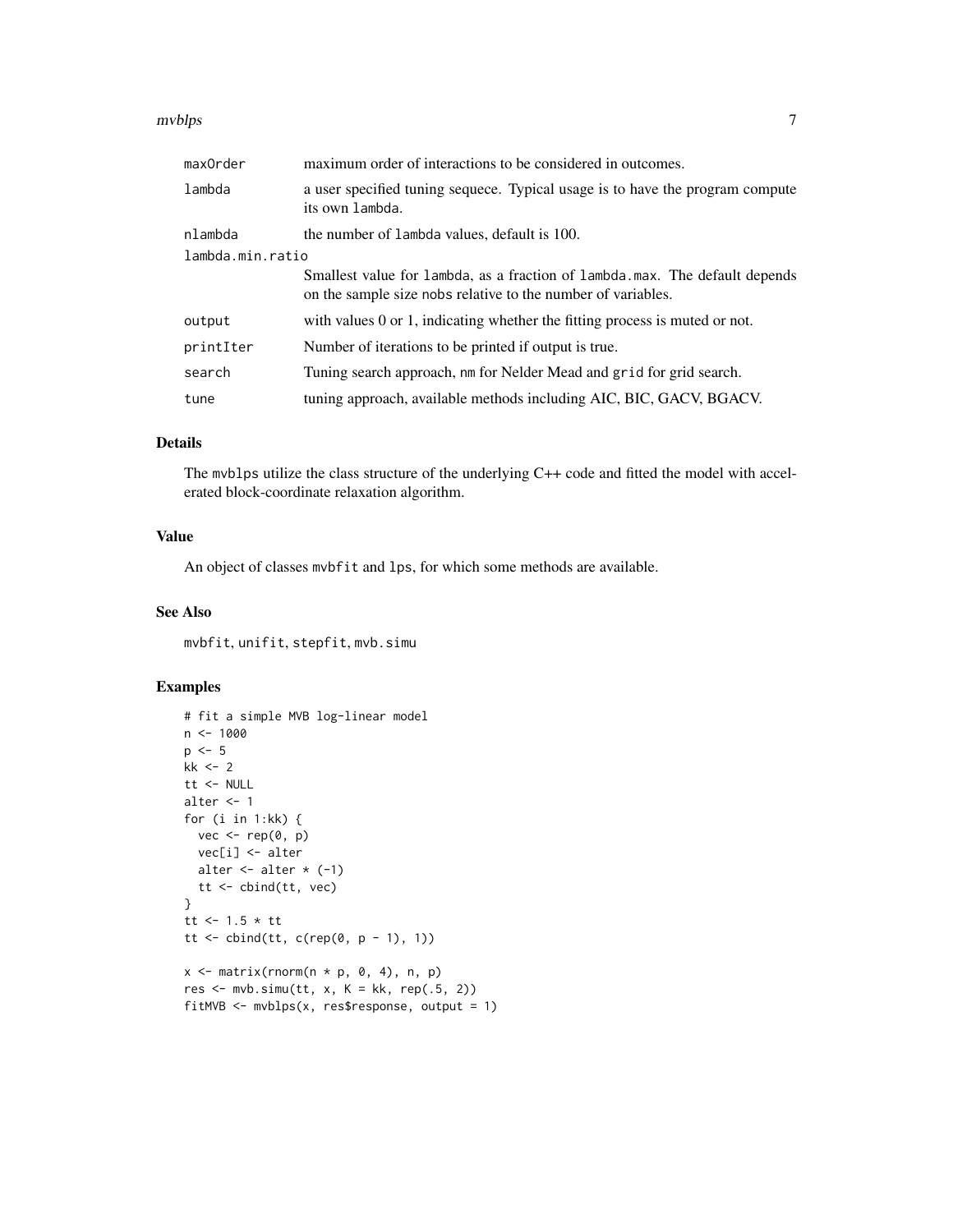# <span id="page-7-0"></span>Description

fit multivariate Bernoulli mixed-effects model using Laplacian approximation.

# Usage

 $m$ vbme(x, y, z, maxOrder = 2, output =  $0$ , printIter = 100)

# Arguments

| input design matrix.                                                                            |
|-------------------------------------------------------------------------------------------------|
| output binary matrix with number of columns equal to the number of outcomes<br>per observation. |
| random effect design matrix.                                                                    |
| maximum order of interactions to be considered in outcomes.                                     |
| with values $0$ or $1$ , indicating whether the fitting process is muted or not.                |
| Number of iterations to be printed if output is true.                                           |
|                                                                                                 |

# Details

The mvbme utilize the class structure of the underlying C++ code and fitted the model with Laplacian approximation.

#### Value

An object of class mvbfit, for which some methods are available.

#### See Also

mvblps, unifit, stepfit, mvb.simu

```
# fit a simple MVB log-linear model
n < - 1000p \le -5kk <-2tt <- NULL
alter <- 1
for (i in 1:kk) {
  vec <- rep(0, p)
  vec[i] <- alter
  alter \leftarrow alter \star (-1)
```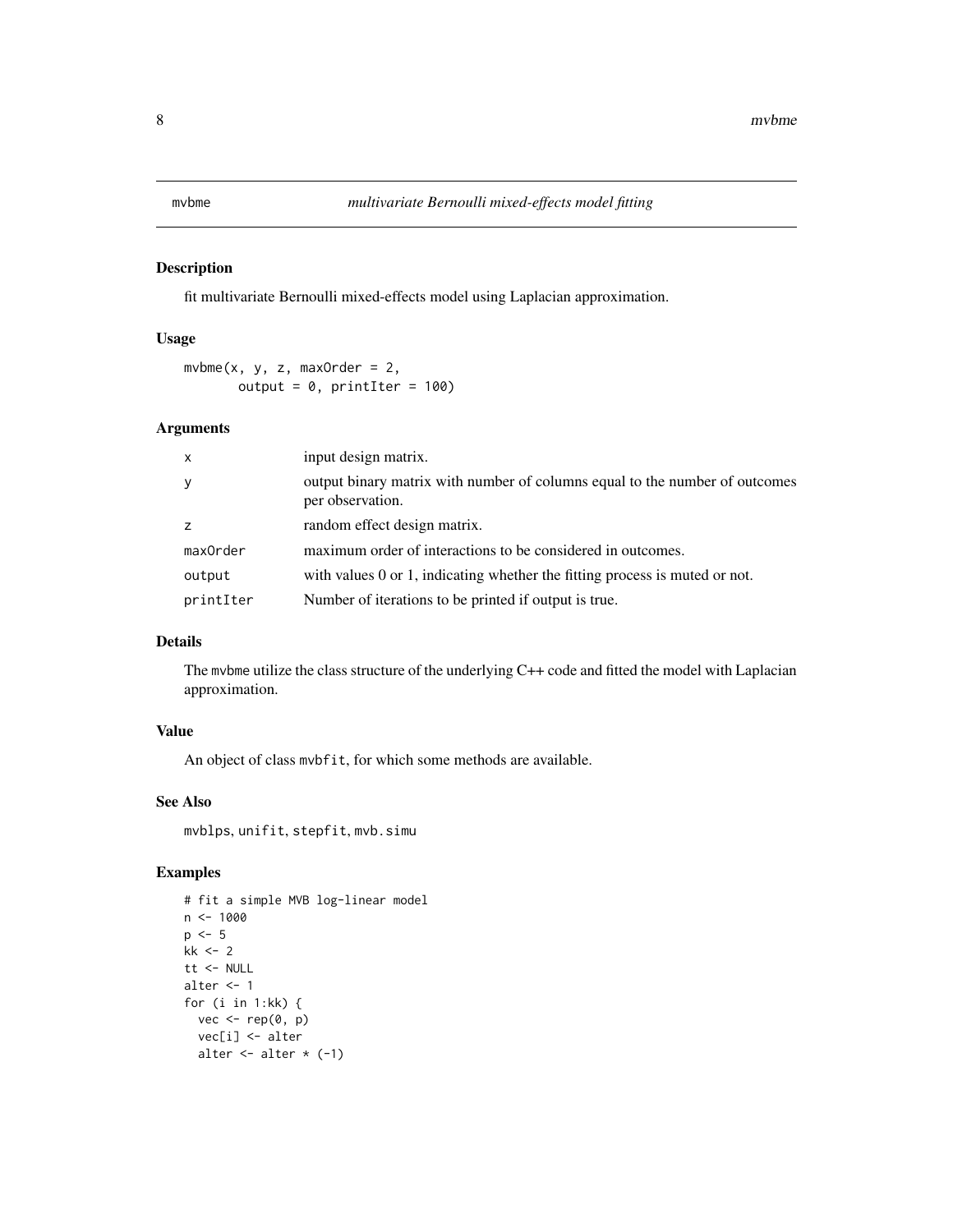<span id="page-8-0"></span>stepfit 9

```
tt <- cbind(tt, vec)
}
tt <- 1.5 * tt
tt <- cbind(tt, c(rep(0, p - 1), 1))
x \le matrix(rnorm(n * p, 0, 4), n, p)
res \leq mvb.simu(tt, x, K = kk, rep(.5, 2))
fitMVB \leq mvbfit(x, res$response, output = 1)
```
stepfit *step-wisd multivariate model fitting*

# Description

stepwise fit multivariate log-linear Bernoulli model using Newton-Raphson algorithm.

#### Usage

```
stepfit(x, y, maxOrder = 2,
        output = 0,
        direction = c("backward", "forward"),
        tune = c("AIC", "BIC", "GACV", "BGACV"),
        start = NULL)
```
#### Arguments

| $\mathsf{x}$ | input design matrix.                                                                            |
|--------------|-------------------------------------------------------------------------------------------------|
| y            | output binary matrix with number of columns equal to the number of outcomes<br>per observation. |
| maxOrder     | maximum order of interactions to be considered in outcomes.                                     |
| output       | with values $0$ or $1$ , indicating whether the fitting process is muted or not.                |
| direction    | the mode of stepwise search and default is backward.                                            |
| tune         | tuning approach, available methods including AIC, BIC, GACV, BGACV.                             |
| start        | starting object of type mybfit.                                                                 |

# Details

The stepfit utilize the class structure of the underlying C++ code and stepwisd fitted the model with Newton-Raphson algorithm.

#### Value

An object of class mvbfit, for which some methods are available.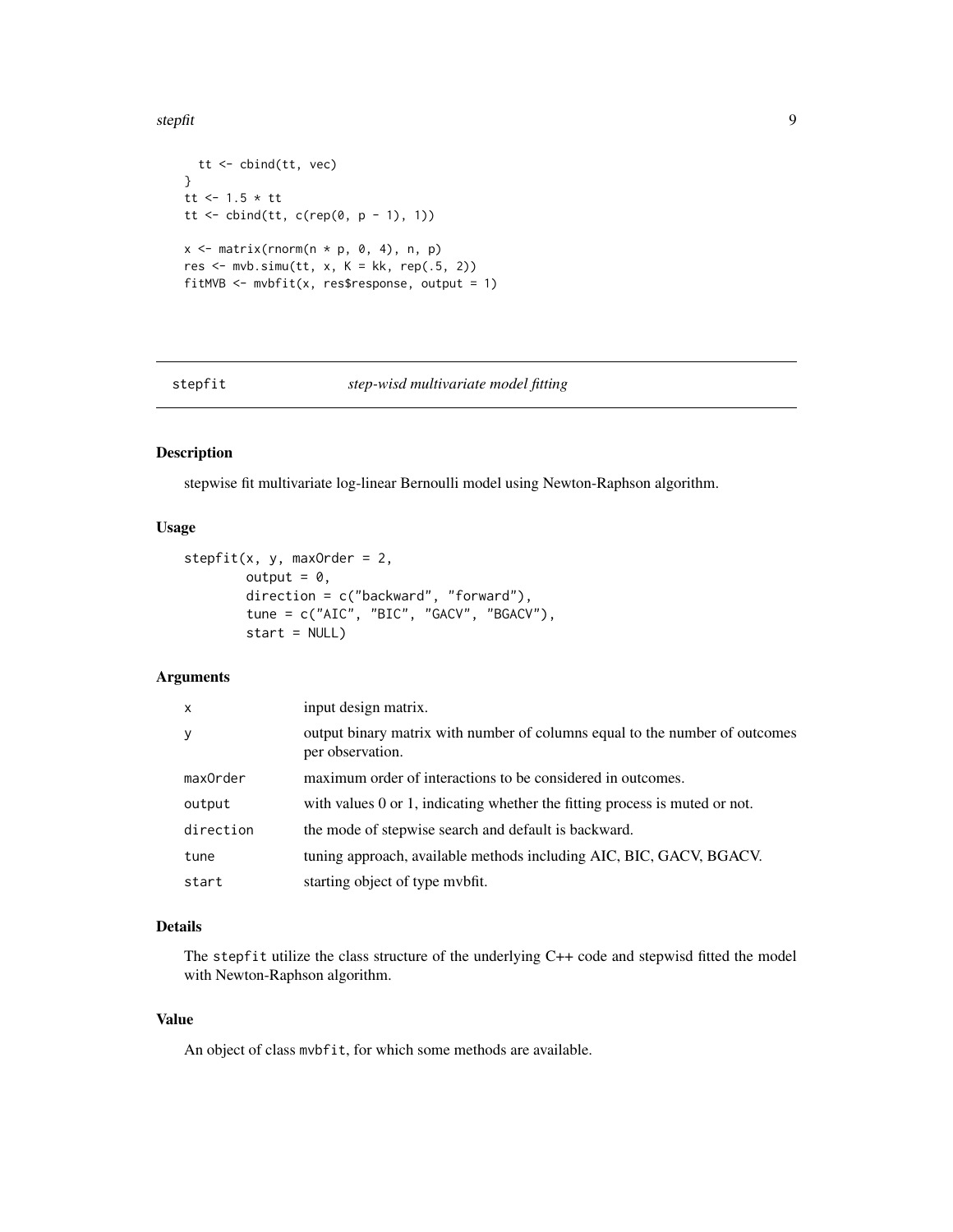#### See Also

mvblps, unifit, stepfit, mvb.simu

# Examples

```
# fit a simple MVB log-linear model
n < -1000p \le -5kk <- 2
tt <- NULL
alter <- 1
for (i in 1:kk) {
 vec <- rep(0, p)
 vec[i] <- alter
 alter \leq alter \star (-1)
 tt <- cbind(tt, vec)
}
tt <- 1.5 * tt
tt <- cbind(tt, c(rep(0, p - 1), 1))
x \le matrix(rnorm(n * p, 0, 4), n, p)
res \leq mvb.simu(tt, x, K = kk, rep(.5, 2))
fitMVB \leq mvbfit(x, res$response, output = 1)
```
# unifit *univariate model fitting*

# Description

fit univariate log-linear model using Newton-Raphson algorithm.

#### Usage

```
unifit(formula, data = list(),
       family = c("gaussian", "binomial"),
      output = 0)
```
# Arguments

| formula | a symbolic description of the model to be fit.                                                                                                        |
|---------|-------------------------------------------------------------------------------------------------------------------------------------------------------|
| data    | an optional data frame containing the variables in the model. By default the<br>variables are taken from the environment from which unifit is called. |
| family  | a GLM family, currently support gaussian and binomial.                                                                                                |
| output  | with values 0 or 1, indicating whether the fitting process is muted or not.                                                                           |

<span id="page-9-0"></span>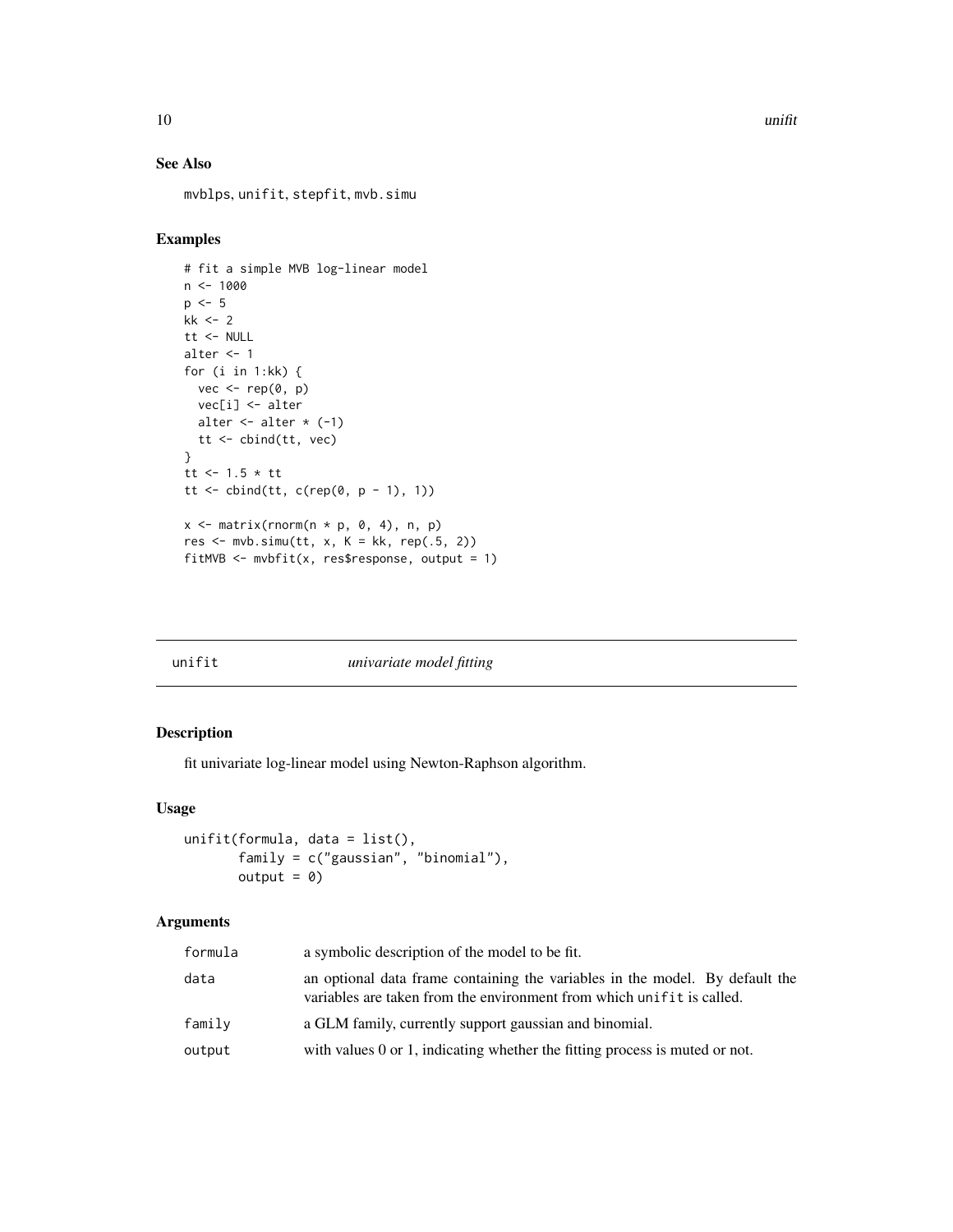#### <span id="page-10-0"></span>unilps that the contract of the contract of the contract of the contract of the contract of the contract of the contract of the contract of the contract of the contract of the contract of the contract of the contract of th

# Details

The unifit utilize the class structure of the underlying C++ code and fitted the model with Newton-Raphson algorithm.

#### Value

An object of class mvbfit, for which some methods are available.

# See Also

unilps, mvbfit

#### Examples

```
n < -100p \le -4x \le matrix(rnorm(n * p, 0, 4), n, p)
eta <- x
pr <- exp(eta) / (1+ exp(eta))
res <- rbinom(n, 1, pr)
fit \le unifit(res \sim x - 1, family = 'binomial')
```
unilps *univariate model fitting with lasso penalty*

#### Description

fit univariate log-linear model using accelerated block-coordinate relaxation algorithm.

#### Usage

```
unilps(formula, data = list(),
      family = c("gaussian", "binomial"),
      lambda = NULL, nlambda = 100,lambda.min.ratio = ifelse(nobs<nvars, .01, .0001),
      output = 0, tune = c("AIC", "BIC", "GACV", "BGACV"))
```
#### Arguments

| formula | a symbolic description of the model to be fit.                                                                                                        |
|---------|-------------------------------------------------------------------------------------------------------------------------------------------------------|
| data    | an optional data frame containing the variables in the model. By default the<br>variables are taken from the environment from which unifit is called. |
| family  | a GLM family, currently suport gaussian and binomial.                                                                                                 |
| lambda  | a user specified tuning sequece. Typical usage is to have the program compute<br>its own lambda.                                                      |
| nlambda | the number of lambda values, default is 100.                                                                                                          |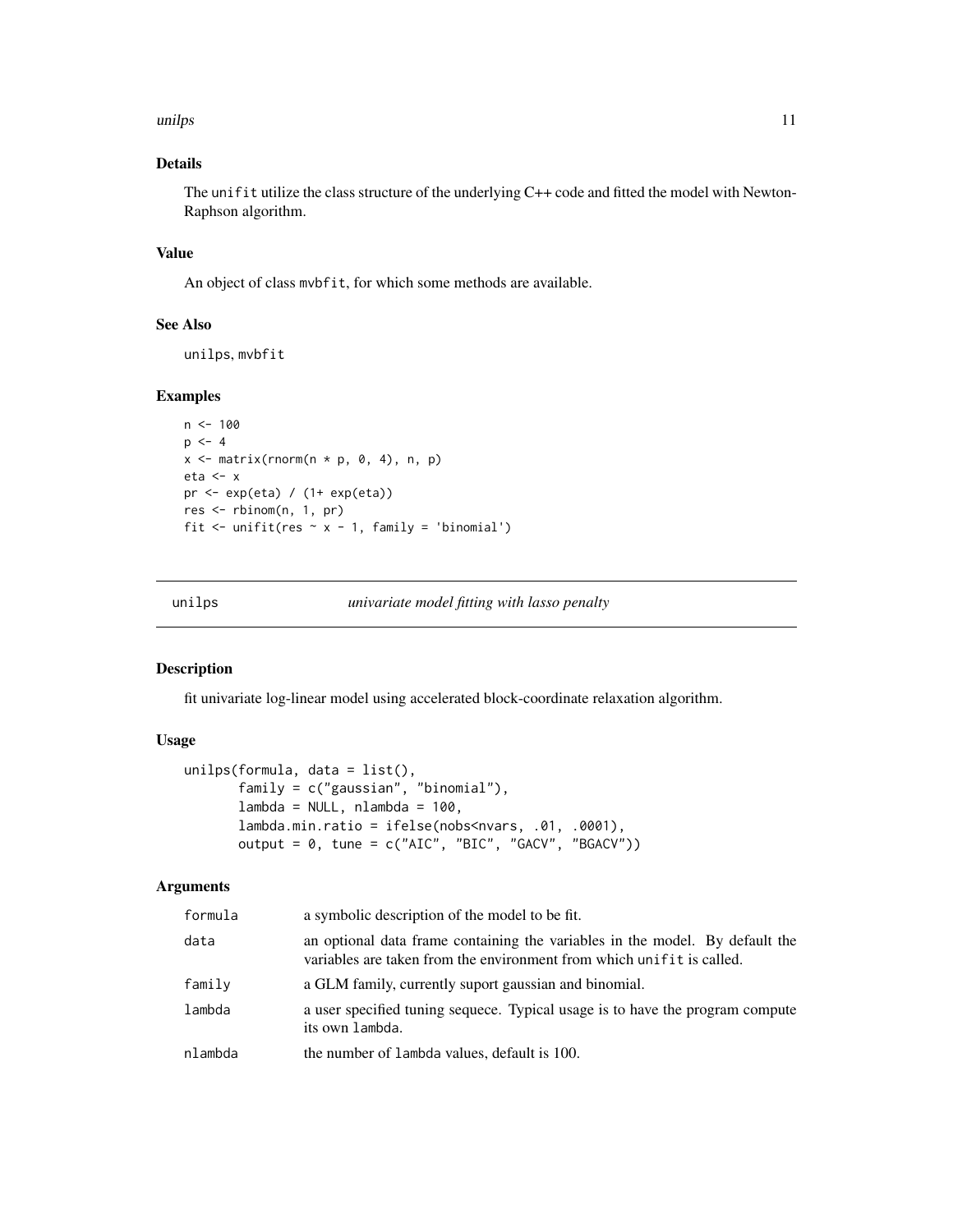| lambda.min.ratio |                                                                                                                                             |
|------------------|---------------------------------------------------------------------------------------------------------------------------------------------|
|                  | Smallest value for lambda, as a fraction of lambda.max. The default depends<br>on the sample size nobs relative to the number of variables. |
| output           | with values 0 or 1, indicating whether the fitting process is muted or not.                                                                 |
| tune             | tuning approach, available methods including AIC, BIC, GACV, BGACV.                                                                         |

# Details

The unilps utilize the class structure of the underlying C++ code and fitted the model with accelerated block-coordinate relaxation algorithm.

# Value

An object of classes mvbfit and lps, for which some methods are available.

# See Also

unilps, mvblps

```
n < - 100p \le -4x \leq matrix(rnorm(n * p, 0, 4), n, p)
eta <- x
pr <- exp(eta) / (1+ exp(eta))
res <- rbinom(n, 1, pr)
fit \leftarrow unilps(res \sim x - 1, family = 'binomial')
```